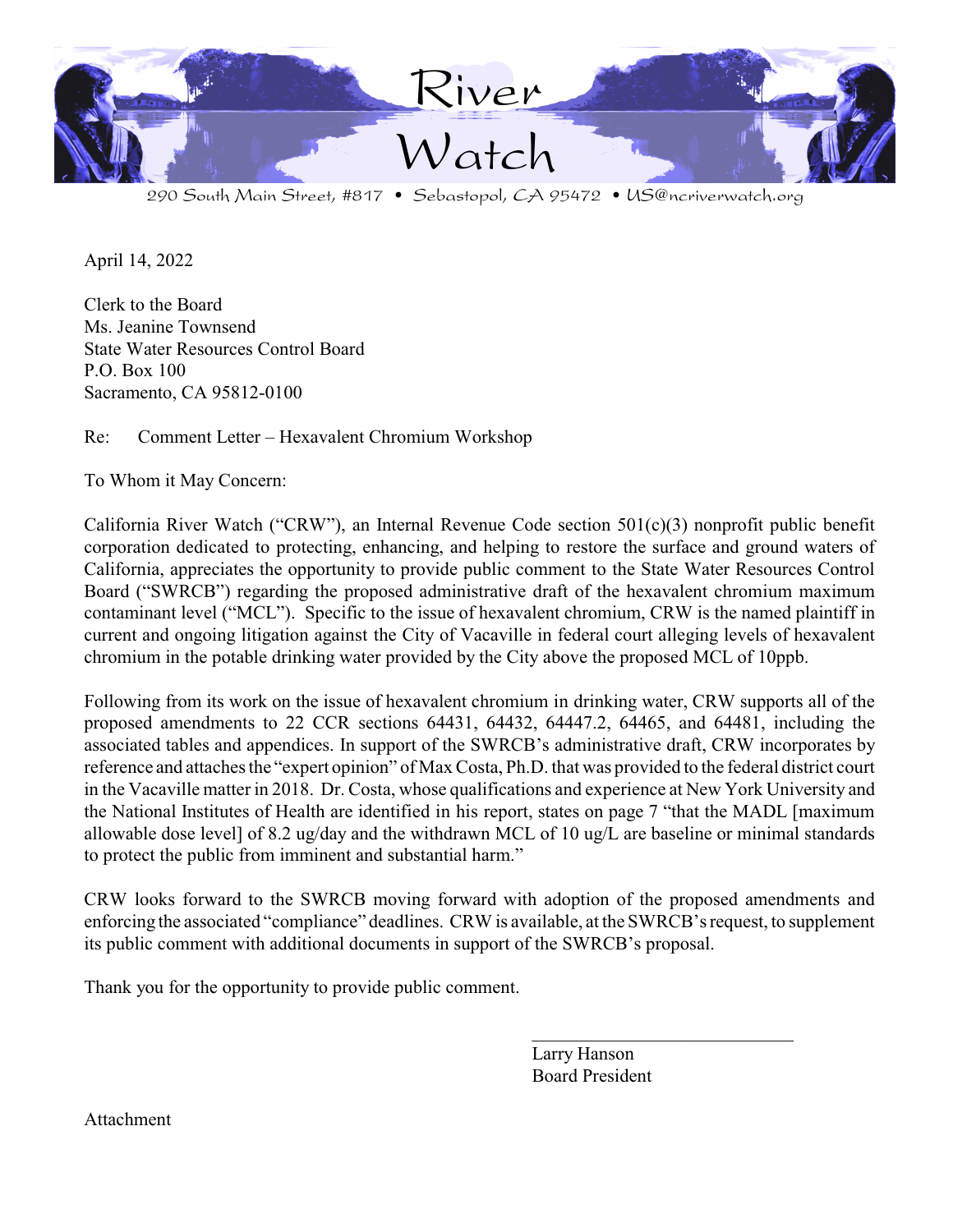# Costa Toxicologist Consultants, Inc. 208 First Street, Unit 3 Hoboken, N.J. 07030

#### **October 1, 2018**

This report summarizes my opinions in this litigation. Based on my qualifications and experience as set forth in my Curriculum Vitae. I am qualified to render the opinions herein.

#### **Summary of Qualifications and Experience**

Briefly, I have been Professor and Chairman of the New York University, School of Medicine, Department of Environmental Medicine for 26 years. I am also Professor in the Department of Biochemistry and Molecular Pharmacology at NYU School of Medicine. I am currently Principal Investigator of an NIH, National Institute of Environmental Health Science Core Center grant, and Principal Investigator on several other major National Institute of Health research grants involving metal carcinogenesis.

In the past, I have held the position of Deputy Director of the NYU Cancer Center and Director of an NYU National Cancer Institute-funded basic science Cancer Center.

I have published 414 peer-reviewed manuscripts principally in the area of toxicology, cancer etiology, and carcinogenesis. My H index, a measure of the impact of my publications through their citation in the literature, is 79 (can be found in Google Scholar).

I have studied the toxicity of hexavalent chromium in numerous human studies. I have been involved with many national and international committees including preparing the International Agency for Research on Cancer's document on hexavalent chromium, nickel, and welding fumes. I have authored the United States Environmental Protection Agency's criteria document which was beneficial in helping to remove lead from gasoline.

Much of my interest in research and academic activities has centered on understanding human exposure to carcinogens as well as the causes of human cancers and other diseases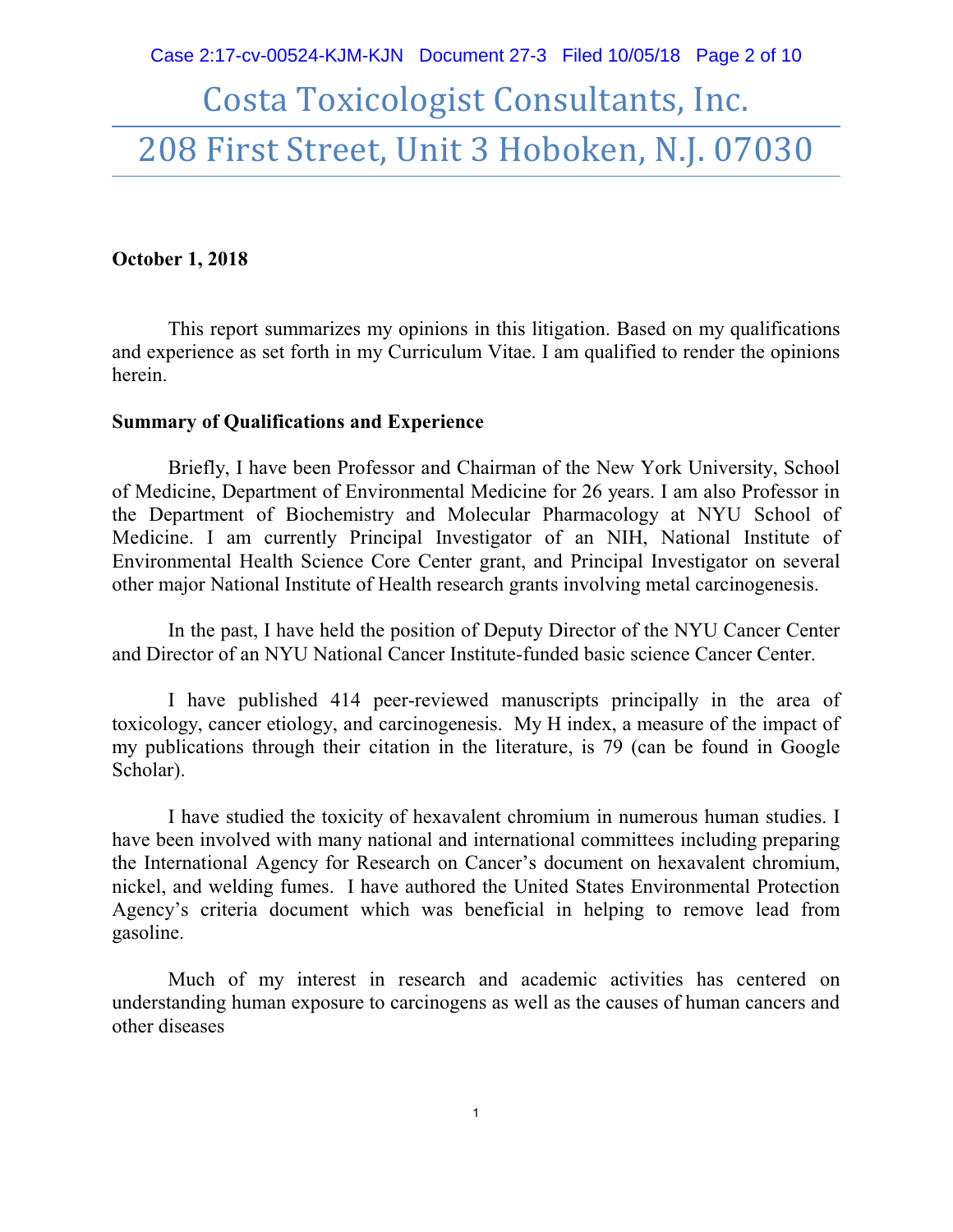#### **Opinion**

**The levels of hexavalent chromium in the City of Vacaville's drinking water may present an imminent and substantial endangerment to the health of those exceeding** the maximum allowable dose level (MADL) of 8.2  $\mu$ g/day or those exposed to levels 500 times or more than the California Public Health Goal (PHG) of 0.02  $\mu$ g/L for **periods as little as one year. Sub-populations including fetuses, pregnant women, infants, children, elderly, and the health-impaired have a heightened risk over the general public.**

Based upon my review of the findings of the State of California, the records and reports produced by or for the City of Vacaville, the expert report of Larry Russell, Ph.D., the expert report of Nicholas Cozzi, Ph.D., and peer reviewed epidemiological and toxicology studies including my own, it is my opinion that levels of hexavalent chromium in the City of Vacaville's drinking water above 10  $\mu$ g/L for a period of less than a year may present an imminent and substantial endangerment to health as discussed in detail below. Sub-populations known to be more susceptible to hexavalent chromium, such as fetuses, pregnant women, infants, children, elderly, and the health-impaired, are at an increased health risk over the general population.

Hexavalent chromium has been long known as one of the most potent carcinogens via inhalation. There is now unequivocal evidence that hexavalent chromium is also carcinogenic by the oral route of exposure. Oral and dermal exposure to hexavalent chromium poses significant health risks other than cancer. Drinking hexavalent chromium results in genotoxicity at sites in the body distal to the site of entry. This clearly indicates that chromium reaches those sites in the toxic hexavalent form. The hexavalent ionic form of chromium is very water soluble and easily enters living cells. Once inside the cell, highly unstable hexavalent chromium at any amount generates reactive metabolites that damage macromolecules such as DNA or is itself reduced to forms that produce toxicity. Hexavalent chromium interferes with essential physiological functions known to lead to numerous disorders before or other than cancer such as birth defects, reproductive damage, organ damage, and aggravating or triggering auto-immune disease. (*See* discussion of Willits REMCO below). Cancer is not the only harm resulting from exposure to hexavalent chromium. Cancer is the terminal result of long term exposure and harm.

Chromium exists in two major forms the trivalent and the hexavalent form which differ in toxicity by 500 to 1,000 fold. (Costa, 1997; Costa and Klein, 2006.) Trivalent chromium is relatively harmless and a nutritional supplement. Hexavalent chromium is similar to a Trojan horse given that it looks like a nutrient our body needs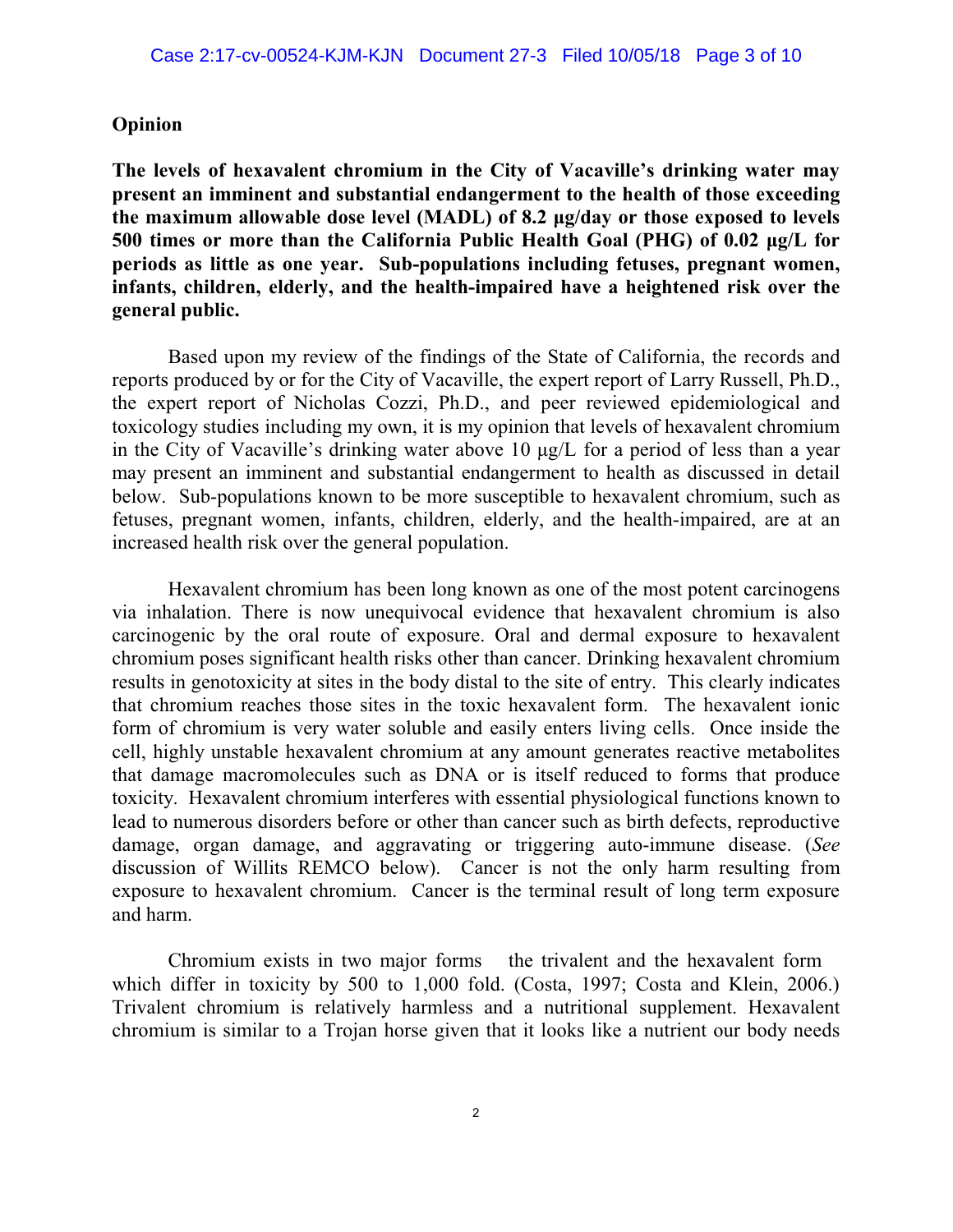(sulfate and phosphate) and is actively taken up into our cells by transporters. (Costa and Klein, 2006.) In contrast, the trivalent form is not taken up into cells readily and has low toxicity. As such, symptoms from exposure to hexavalent chromium develop over time, sometimes over months, sometimes years, depending upon a number of factors including the level and frequency of exposure. As discussed more throughly below, the levels of hexavalent chromium reported by the City of Vacaville in its water which exceed by more than 500 times the Public Health Goal  $(PHG)^1$  or exceed the Maximum Allowable Dose Level (MADL) of 8.2 µg/day under the Safe Drinking Water and Toxic Enforcement Act (Prop 65) for Developmental and Reproductive Toxicity, may present an imminent and substantial endangerment to the health of those exposed to this water at those levels.

Hexavalent chromium has been known to be a human carcinogen since the early 1900's. Due to its extensive use in the past, hexavalent chromium is a major component of most United States Superfund toxic waste dump sites. There are probably more epidemiological studies demonstrating that hexavalent chromium causes lung and other types of cancer than any other carcinogen studied. (Costa, 1997; Gibb, Lees et al., 2000; Costa and Klein, 2006.)

Hexavalent chromium is one of the most potent Class 1 human carcinogens known to man. (Cohen, Kargacin, et al., 1993; Costa, 1997; Costa and Klein, 2006.) The Class 1 designation by *The International Agency for Research on Cancer* means there is sufficient epidemiological evidence to classify this agent as a known human carcinogen. Hexavalent chromium can produce any type of cancer depending upon genetic susceptibility, quantity, and route of exposure. (Costa, 1997.) It is important that persons living or working in the City of Vacaville for extended periods of time not be exposed to this carcinogen at the levels found in Vacaville's drinking water of more than 500 times the PHG since it can enter the human body by inhalation, ingestion, and through the skin, causing cancer by any route of exposure. (Smith and Steinmaus, 2009; Langard, 1990; Gibb, Lees, et al., 2000.)

The EPA "acceptable" cancer risk level is one cancer per one million people. The California PHG applicable to drinking water set by the Office of Environmental Health Hazard (OEHHA) is 0.02  $\mu$ g/L based upon this one cancer in one million. This quantity is so small that one could not begin to see it with the human eye. Based upon studies by EPA and peer reviewed research, including my own, toxicity is known to be linear for hexavalent chromium within the dose ranges of exposure by Vacaville recipients.

 $1$  With regard to non-cancer risk of toxic metals, the EPA's the public health goal (MCLG) and Maximum Contamination Levels (MCLs) are set at the same value, e.g. the MCLG (aka PHG) for cadmium, a highly toxic metal, is 5  $\mu$ g/L and the MCL is 5  $\mu$ g/L as well.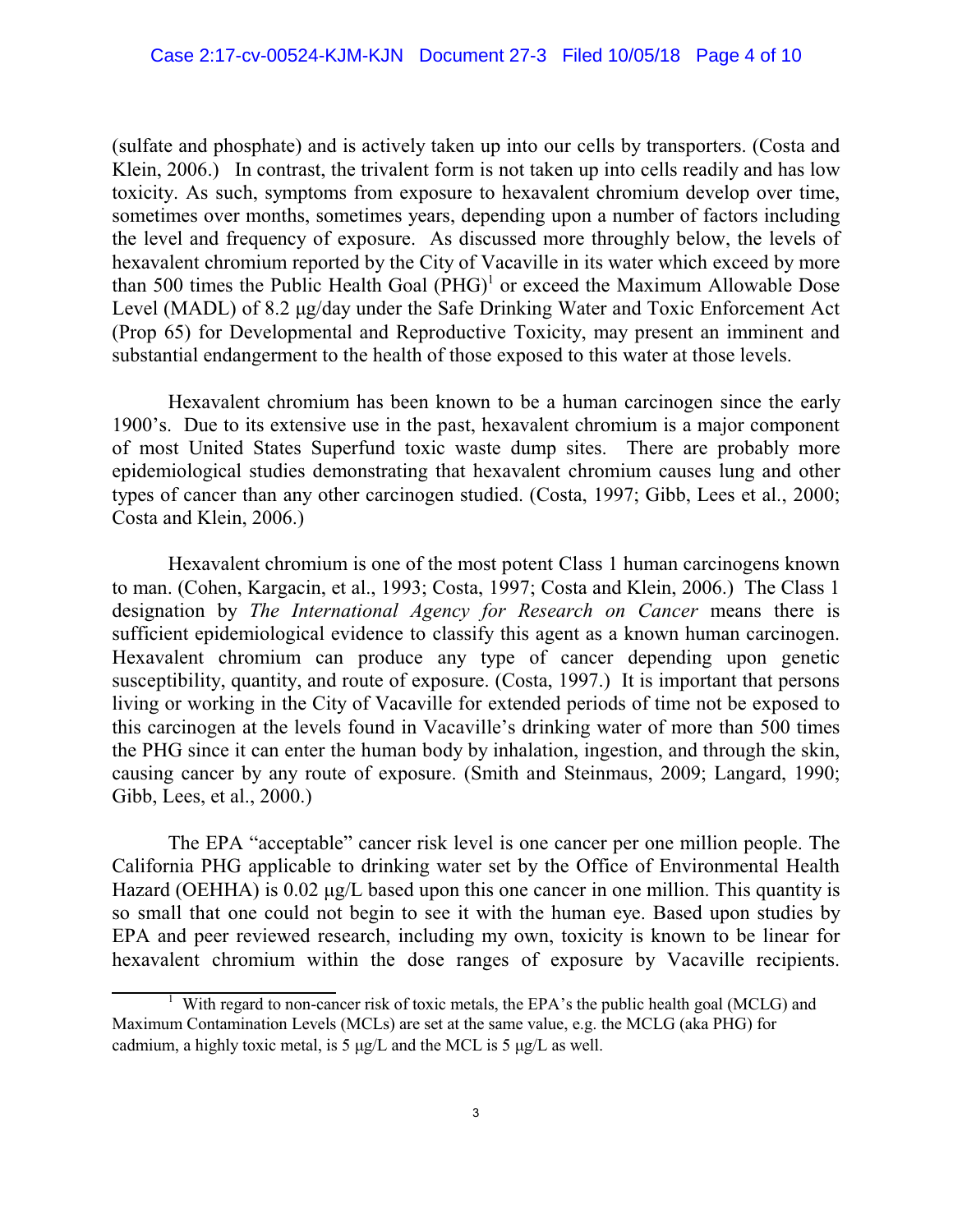Hexavalent chromium 500 times the PHG of 0.02  $\mu$ g/L (10  $\mu$ g/L) would increase the rate of cancer by 500 times. Instead of one in one million the cancer risk would be one in 2,000. Both Federal and State Maximum Contamination Levels (MCLs) are required to be set as close to the PHG as is technologically and economically feasible. With regard to cancer-causing contaminants, the outer limit for a specific MCL is that it may not present more than a one in 10,000 excess individual cancer risk during a lifetime exposure to the contaminant. (National Primary Drinking Water Regulations.) Therefore, a one in 2,000 risk factor is considered by toxicologists as significant requiring some action to bring the risk factor down to "acceptable" levels.

The most common cancer which develops following exposure to hexavalent chromium is lung cancer. (Langard, 1990.) Studies also show elevations of stomach, brain, GI, prostate, leukemia, lymphoma, urinary tract, renal, bladder, and bone cancers from exposure to hexavalent chromium. (Costa, 1997, Costa and Klein, 2006.) Generally these cancers develop with a latency period up to 15 to 20 years. Hexavalent chromium is known to cause birth defects during pregnancy and has also been reported to have effects on sperm in experimental animals. (Remy, L.L. , et al., 2017; Goldberg, Lebowitz, et al., 1990; Kanojia, Junaid, et al.,1998.)

The recent UCSF Willits REMCO study discussed below underscores the fact that hexavalent chromium does not have to cause cancer to produce harm. In fact, if cancer develops, it is precisely because harm has been occurring over a long period of time. Hexavalent chromium causes damage to the liver and kidneys, depresses the immune system, and can enter every cell of the body potentially producing widespread injury to every major organ. (Cohen, Kargacin, et al., 1993, Costa, 1997.) Because it looks the same as the nutrients sulphate and phosphate, it is actively taken up into cells by carriers that would normally transport these essential nutrients. The California PHG of  $0.02 \mu g/L$ for non-carcinogenic effects is identified based on liver toxicity (mild chronic inflammation, fatty changes) in female rats in the National Toxicology Program (NTP). (NTP Study, 2008.) Other studies have also indicated adverse effects in the liver and blood forming tissues.

Animal experiments have long been acceptable and reliable determiners of the harm posed by various toxins. Numerous animal experiments have demonstrated that oral exposure to hexavalent chromium resulted in clear findings of cancers in both sexes of rats and mice. Multiple studies on the developmental toxicity of hexavalent chromium demonstrate numerous developmental and reproductive abnormalities including decreased viability, decreased fetal weights, changes in placental weights, increased frequencies of external and skeletal anomalies, lengthening of the estrous cycle, decreased mating and fertility indices, decreased numbers of implantation sites, increased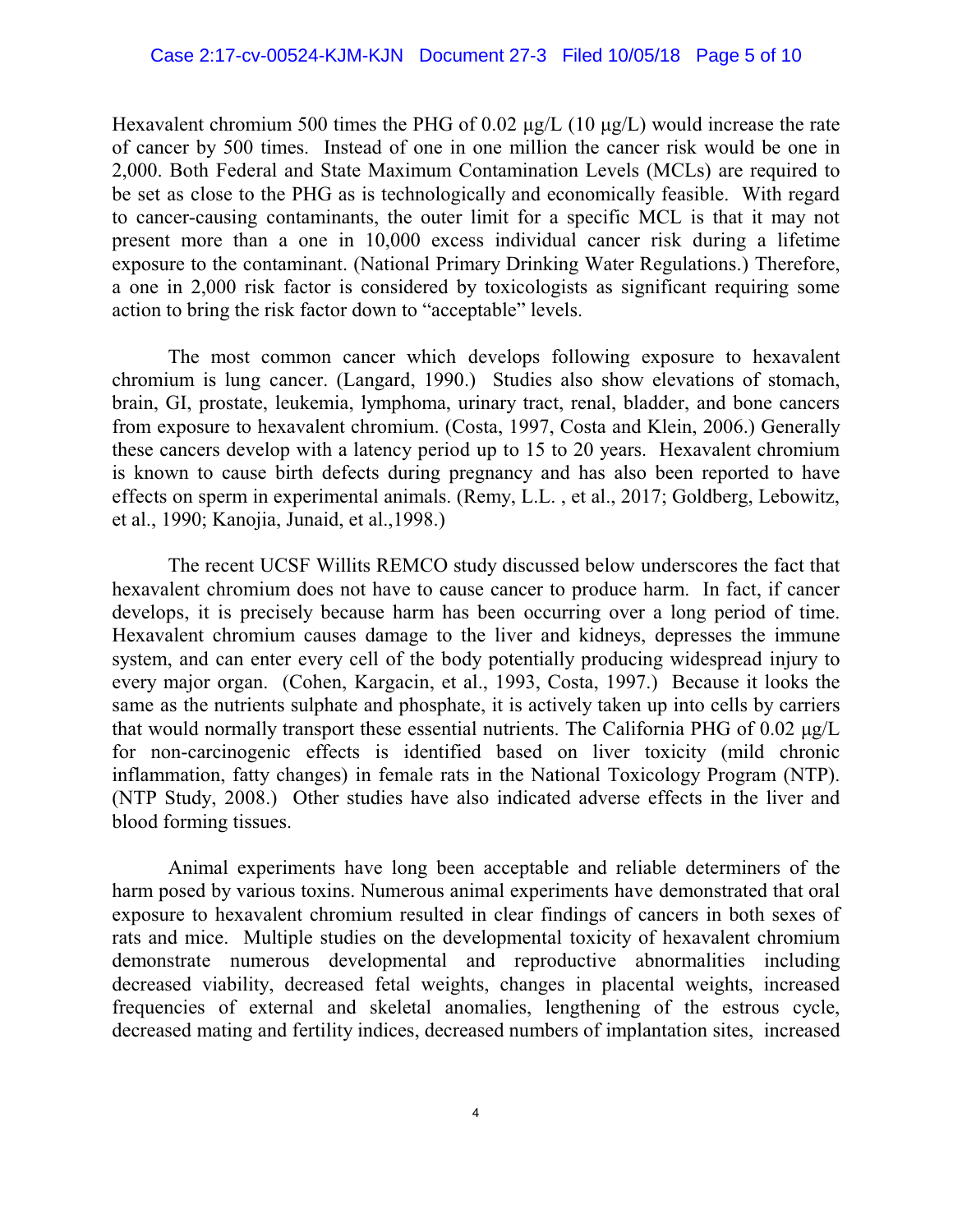frequencies of implantation loss, ovarian alterations, reduced sperm count, defective sperm motility, and genetic gamete damage. Hexavalent chromium is of specific concern to pregnant women since that toxin crosses the placental barrier.

Administration of hexavalent chromium to mice via drinking water (Borneff, *et al.*, 1968) resulted in a statistically significant increase in stomach tumors compared to controls (OEHHA analysis). Administration of hexavalent chromium in drinking water provided to male and female rats resulted in statistically significant increases in papillomas or carcinomas of the oral cavity. Administration of hexavalent chromium in drinking water provided to male and female mice resulted in statistically significant and dose-related increases in adenomas or carcinomas (combined) of the small intestine in both sexes. (NTP Study, 2008.)

A statistically significant increase in human stomach tumors due to hexavalent chromium in drinking water has been detailed by Zhang. (Zhang and Li, 1987.) Linos documented a statistically significant increase in primary liver cancer mortality in Oinofita, Greece. (Linos *et al.*, 2011.)

In a recent study in the Northern California city of Willits, significant developmental and reproductive harm due to hexavalent chromium exposure was detailed. <sup>2</sup> For a period from approximately from 1963 until the plant closed in 1995 REMCO used hexavalent chromium for electroplating. The population of Willits was approximately 3,400 in the 1960s, 3,100 in the 1970s, 4,000 the 1980s, 5,006 in the 1990s, and 5,073 in 2000.

The recent 2017 UCSF Willits REMCO hexavalent chromium exposure study was highly significant. The actual detrimental reproductive effects of non-occupational hexavalent chromium exposure in human females and their infants was identified and reported. The study determined that the birth rate was abnormally low and did not recover until 12 years after closure of the REMCO plant. While REMCO was using hexavalent chromium, perinatal jaundice and birth defect rates were abnormally high, but improved post-closure. Risk for abnormal birth weight and term was high and remained high over the study period. The UCSF team found that women living in Willits had an abnormally high risk of pregnancy loss, whether stratified by generation, age group, or pre- and postplant closure. Regardless of when exposed, these women continued to have significantly higher rates of in-hospital terminations, as animal studies of hexavalent chromium

<sup>2</sup> *Reproductive outcomes after non-occupational exposure to hexavalent chromium, Willits California, 1983-2014*; Family Health Outcomes Project, Family and Community Medicine, School of Medicine, University of California San Francisco; Environmental Health (2017) 16:18.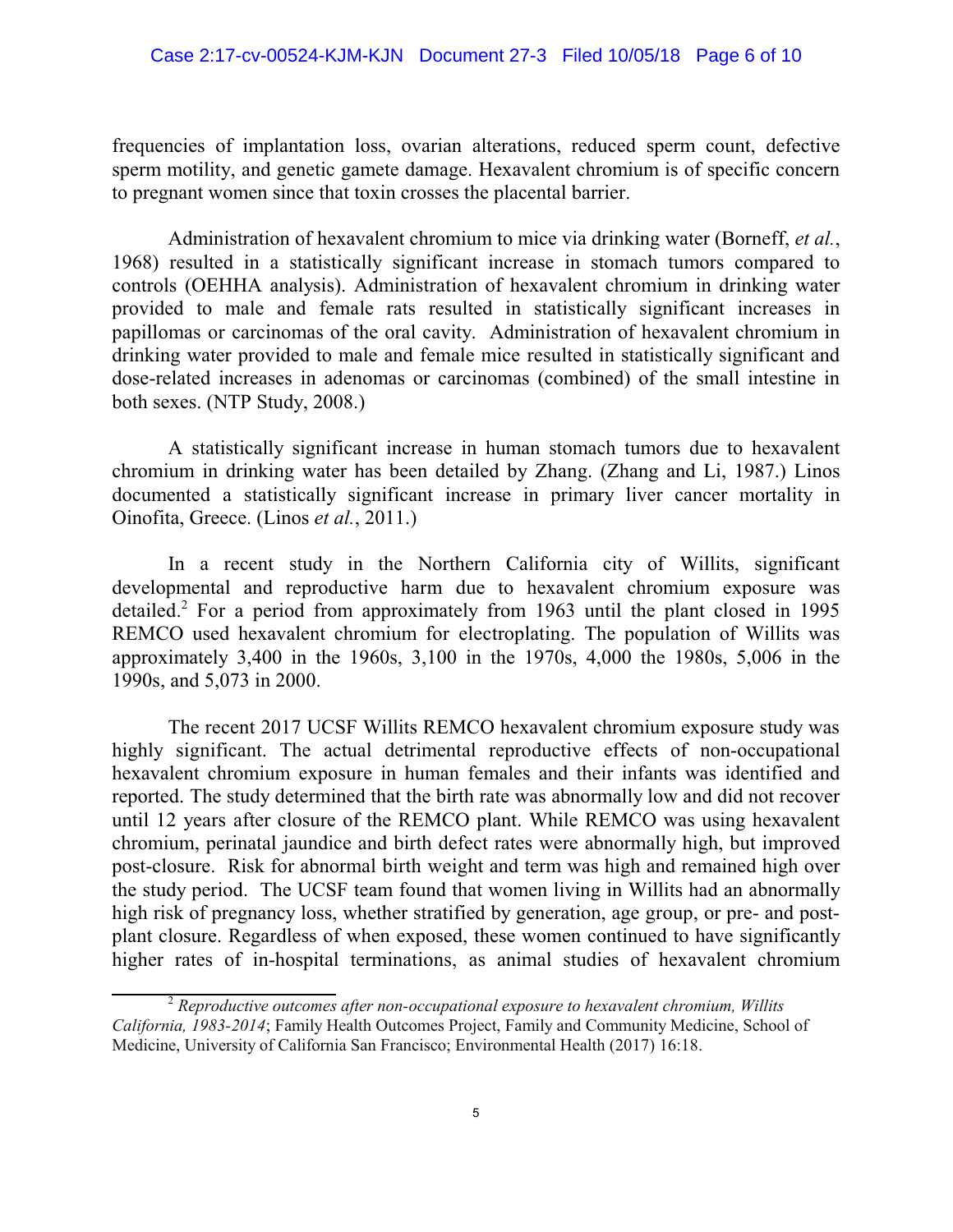exposure predict. Non-pregnant women had a significantly higher risk of reproductive organ conditions and neoplasms.<sup>3</sup>

Based upon a health risk assessment performed by the federal Agency for Toxic Substances and Disease Registry in 2006, the levels of hexavalent chromium to which the inhabitants of Willits were exposed via oral route is far less than the current exposure levels of portions of the Vacaville populace such as Mr. Brown in Leisure Town. Those exposed over an extended period to drinking water wells with levels of hexavalent chromium in the 10  $\mu$ g/L to 30  $\mu$ g/L range face the highest risk of harm. In addition to hexavalent chromium, the City of Vacaville's potable water contains other contaminants known to have negative synergetic effects.<sup>4</sup> The current paradigm for the assessment of the health risk of chemical substances focuses primarily on the effects of individual substances for determining the doses of toxicological concern in order to inform appropriately the regulatory process and therefore underestimates the effects of actual exposure since synergenic toxins are not included in these studies.

Under Prop 65 for Developmental and Reproductive Toxicity, the MADL for hexavalent chromium, based upon a 116 lb. female, is 8.2  $\mu$ g/day by the oral route of exposure. At 10  $\mu$ g/L, a person will exceed the MADL after consuming approximately 3½ cups of Vacaville's drinking water. According to data from the Center for Disease Control through its National Health and Nutrition Examination Surveys, the average daily amount of total water Americans consume is 3.1 liters, or 13.1 cups. Men drink more water than women about 14.8 cups (3.5 liters) of fluids a day for men and 11.8 cups (2.8 liters) a day for women. Young children drink about 5.9 cups of water per day and teens about 10 cups. Based upon these studies, and Dr. Larry Russell's Expert Report, City of Vacaville drinking water recipients are well within the average for consumption of drinking water if not above due to the dry climate and hot summers.

Populations characterized by elevated stomach pH are likely to absorb hexavalent chromium at a greater rate than a normal adult.<sup>5</sup> For this population, oral intake of hexavalent chromium would be expected to result in a higher effective dose compared to individuals with a normal pH stomach. Infants have increased susceptibility due to increased pH levels in the stomach. The normal pH of an adult's stomach is 1.5 to 3.5.

 $3$  It is likely that in Willits the reproductive damage to men's gametes (sperm) during the time of exposure was higher than that for women due to the fact that, unlike women, after puberty men are continuously producing new gametes.

<sup>&</sup>lt;sup>4</sup> See DRINC data on Vacaville - http://sdwis.waterboards.ca.gov/PDWW/

<sup>5</sup> This population includes persons with anemia, pancreatic tumors, infection with *Helicobacter pylori*, some autoimmune diseases, and those consuming antacids.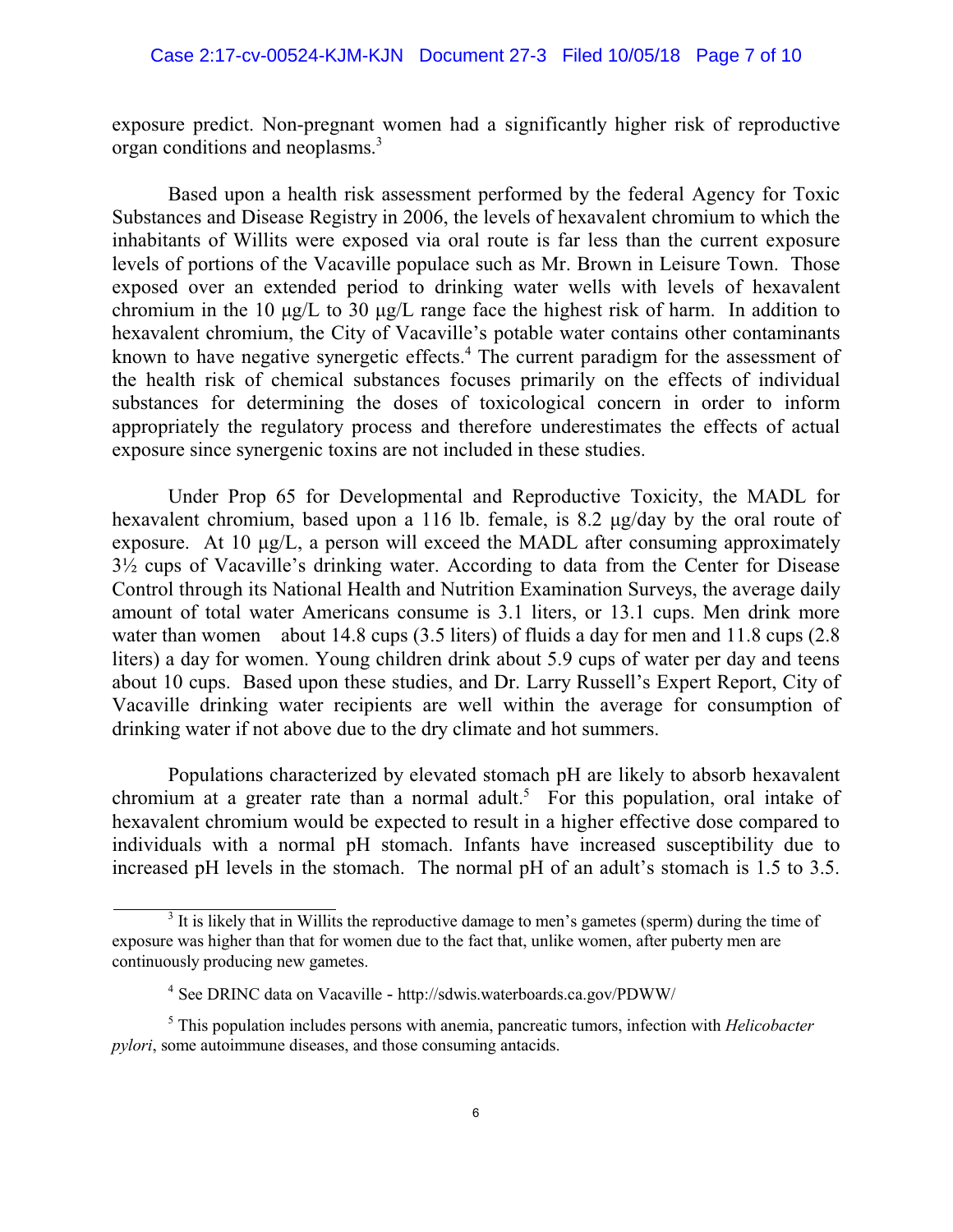Infants' stomachs are near neutral pH (pH 7) during the first days to weeks after birth, and stomach pH levels generally remain higher than adults during the first 3 months of life. (OEHHA, 2001.) As such it can be predicted that infants exposed to elevated hexavalent chromium will result in a greater lifetime risk of harm including cancer. (OEHHA, 2009.)

### **Conclusion**

Human exposure to even small amounts of hexavalent chromium is very dangerous, especially exposure over an extended period of time as occurs to the residents and workers in the City of Vacaville. There is ample factual as well as scientific evidence vetted both by peer review (in the case of scientific research) and public review (in the case of the PHG, MCL, and MADL) to conclude, within a reasonable degree of certainty, that a person or fetus exposed to drinking water supplied by the City of Vacaville at levels above 500 times the PHG is at a significant increased risk of adverse health effects. The health risk increases depending upon the sub-population (e.g. fetuses, infants, etc.) and exposure (dose and time).

I have reviewed the evidence on the developmental and reproductive toxicity of hexavalent chromium presented by the California Environmental Protection Agency Office of Environmental Health Hazard Assessment Reproductive and Cancer Hazard Assessment Section (OEHHA, 2009), the PHG study for hexavalent chromium in drinking water prepared by the Pesticide and Environmental Toxicology Branch of Office of Environmental Health Hazard Assessment California Environmental Protection Agency (OEHHA, 2011), the recent UCSF epidemiological study, and the documents related to this litigation. Based upon this review, my review of the research in this area, and my extensive work in this field, it is my opinion that the MADL of 8.2  $\mu$ g/day and the withdrawn MCL of 10  $\mu$ g/L are baseline or minimal standards to protect the public from imminent and substantial harm.

Max Costa, Ph.D.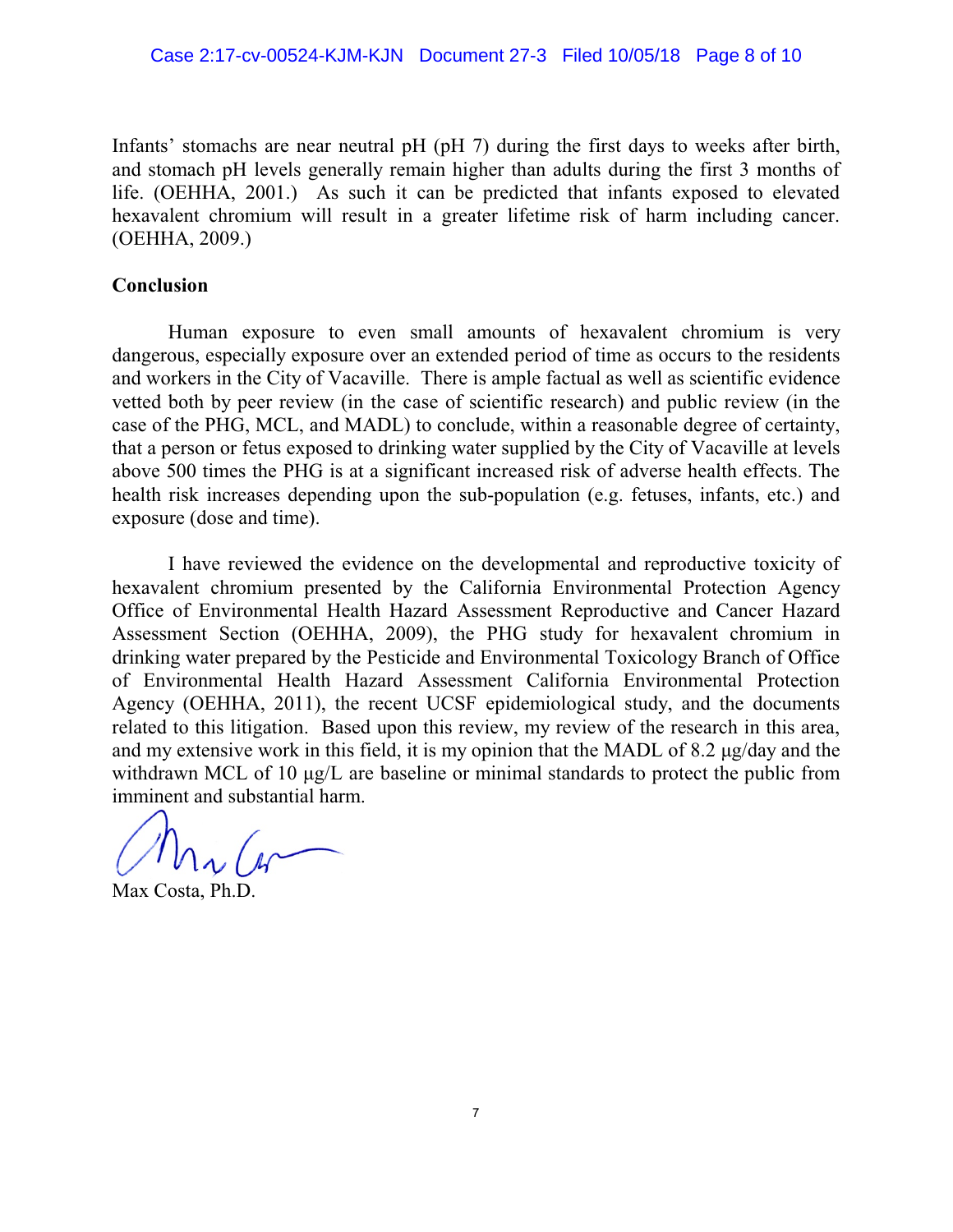## **References (other than those identified in my attached CV)**

Agency for Toxic Substances and Disease Registry, Priority List of Hazardous Substances, Division of Toxicology, U.S. Department of Health and Human Services.

Agency for Toxic Substances and Disease Registry, Toxicological Profile for Chromium, Division of Toxicology, U.S. Department of Health and Human Services.

Agency for Toxic Substances and Disease Registry, Evaluation of Exposures to Contaminants from the Former Abex/remco Hydraulics Facility Willits, Mendocino County, California, EPA Facility Id: CAD000097287, August 2, 2006.

City of Vacaville documents provided through discovery in this litigation.

Centers for Disease Control and Prevention website.

Cohen, M. D., B. Kargacin, et al. (1993). "Mechanisms of chromium carcinogenicity and toxicity." Crit Rev Toxicol 23(3).

Cozzi, Nicholas, Ph.D., Expert Report, October 1, 2018.

DPH-11-005 Hexavalent Chromium MCL, August 4, 2013.

Environmental Health Hazard Assessment California Environmental Protection Agency, August, 2009.

Evidence on the Developmental and Reproductive Toxicity of Chromium (hexavalent compounds), Reproductive and Cancer Hazard Assessment Section Office of Environmental Health Hazard Assessment California Environmental Protection Agency, August, 2009.

Gibb, H. J., P. S. Lees, et al. (2000). "Lung cancer among workers in chromium chemical production." Am J Ind Med 38(2).

Goldberg, S. J., M. D. Lebowitz, et al. (1990). "An association of human congenital cardiac malformations and drinking water contaminants." J Am Coll Cardiol 16(1).

Guidelines for Carcinogen Risk Assessment EPA/630/P-03/001B, March 2005.

Guidelines for Drinking-water Quality, World Health Organization, 4<sup>th</sup> ed., 2011.